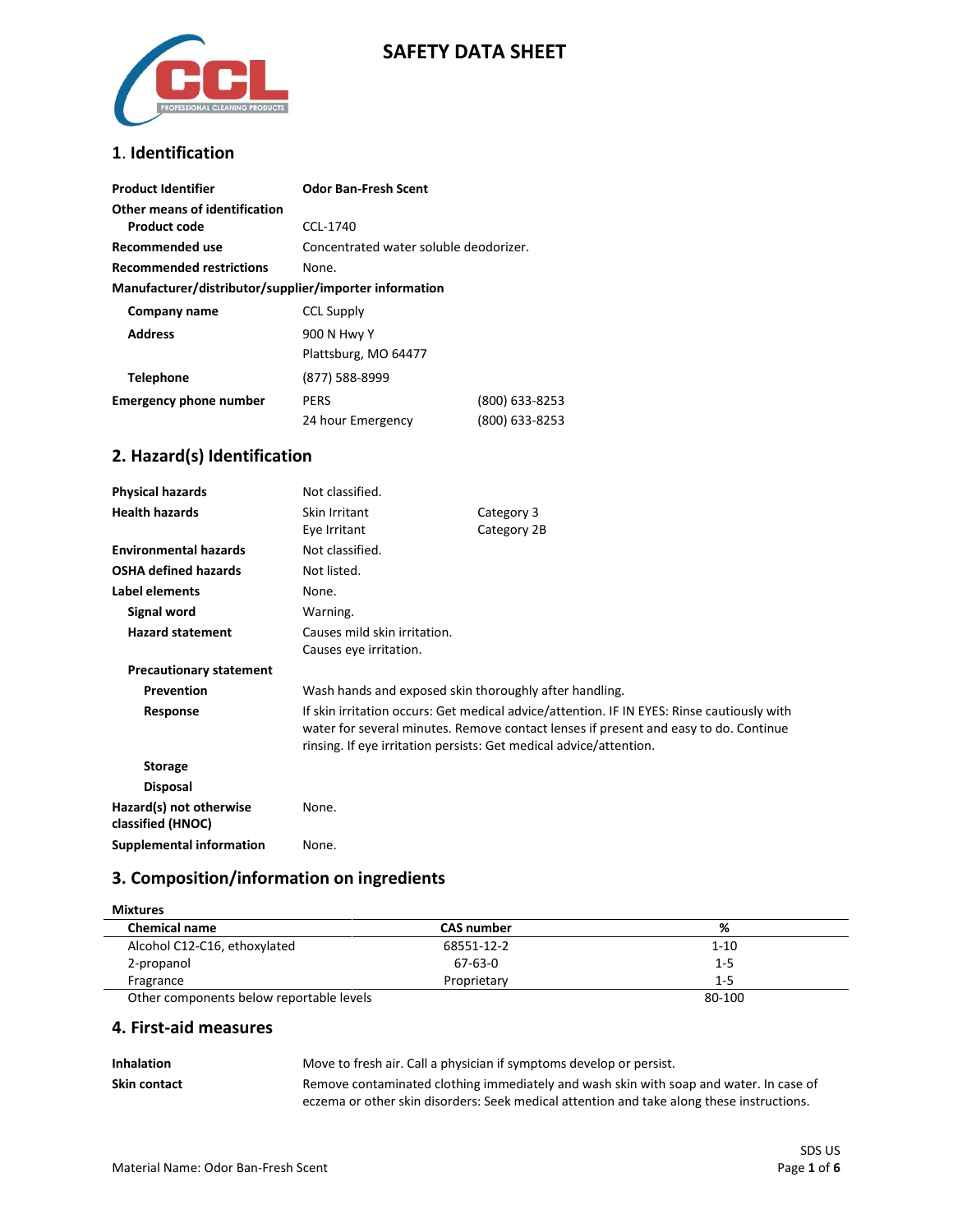| Eye contact                                                                  | Rinse with water for at least 15 minutes. Remove contact lenses, if present and easy to do.<br>Get medical attention. Eye wash stations should be located in work area. |
|------------------------------------------------------------------------------|-------------------------------------------------------------------------------------------------------------------------------------------------------------------------|
| Ingestion                                                                    | Rinse mouth. Get medical attention if symptoms occur. Do not induce vomiting.                                                                                           |
| Most important<br>symptoms/effects, acute and<br>delayed                     | Dermatitis. Rash. May cause an allergic skin reaction.                                                                                                                  |
| Indication of immediate<br>medical attention and special<br>treatment needed | Provide general support measures and treat symptomatically. Keep victim under observation.<br>Symptoms may be delayed.                                                  |
| <b>General information</b>                                                   | Ensure that medical personnel are aware of the material(s) involved, and take precautions to<br>protect themselves. Wash contaminated clothing before reuse.            |

### **5. Fire-fighting measures**

| Suitable extinguishing media                                        | Water fog. Foam. Dry chemical powder. Carbon dioxide $(CO2)$ .                                |  |
|---------------------------------------------------------------------|-----------------------------------------------------------------------------------------------|--|
| Unsuitable extinguishing<br>media                                   | None known.                                                                                   |  |
| Specific hazards arising from<br>the chemical                       | During fire, gases hazardous to health may be formed.                                         |  |
| Special protective equipment<br>and precautions for<br>firefighters | Self-contained breathing apparatus and full protecting clothing must be worn in case of fire. |  |
| <b>Fire-fighting</b><br>equipment/instructions                      | Move containers from fire area if you can do so without risk.                                 |  |
| <b>Specific methods</b>                                             | Use standard firefighting procedures and consider the hazards of other involved materials.    |  |
| <b>General fire hazards</b>                                         | No unusual fire or explosion hazards noted.                                                   |  |

### **6. Accidental release measures**

| Personal precautions,<br>protective equipment and<br>emergency procedures | Wear appropriate protective equipment and clothing during clean-up. Wear eye/face<br>protection.                                                                                                                                                                 |
|---------------------------------------------------------------------------|------------------------------------------------------------------------------------------------------------------------------------------------------------------------------------------------------------------------------------------------------------------|
| <b>Methods and materials for</b><br>containment and cleaning up           | Caution – spillages may be slippery.                                                                                                                                                                                                                             |
|                                                                           | Large spills: Stop the flow of material, if this is without risk. Dike the spilled material, where<br>this is possible. Absorb in vermiculite, dry sand or earth and place into containers. Prevent<br>entry into waterways, sewer, basements or confined areas. |
|                                                                           | Small spills: Wipe up with absorbent material (e.g. cloth, fleece). Clean surface thoroughly to<br>remove residual contamination.                                                                                                                                |
|                                                                           | Never return spills to original container for re-use. For waste disposal, see section 13 of the<br>SDS.                                                                                                                                                          |
| <b>Environmental precautions</b>                                          | Do not release into the environment (see section 12). Avoid discharge into areas not<br>consistent with package labeling.                                                                                                                                        |

# **7. Handling and storage**

| <b>Precautions for safe handling</b> | Avoid contact with eyes, skin, and clothing. Avoid prolonged exposure. Wear appropriate |
|--------------------------------------|-----------------------------------------------------------------------------------------|
|                                      | personal protective equipment. Observe good industrial hygiene practices.               |
| Conditions for safe storage,         | Store in original tightly closed container. Do not store in extreme conditions.         |
| including any                        |                                                                                         |
| incompatibilities                    |                                                                                         |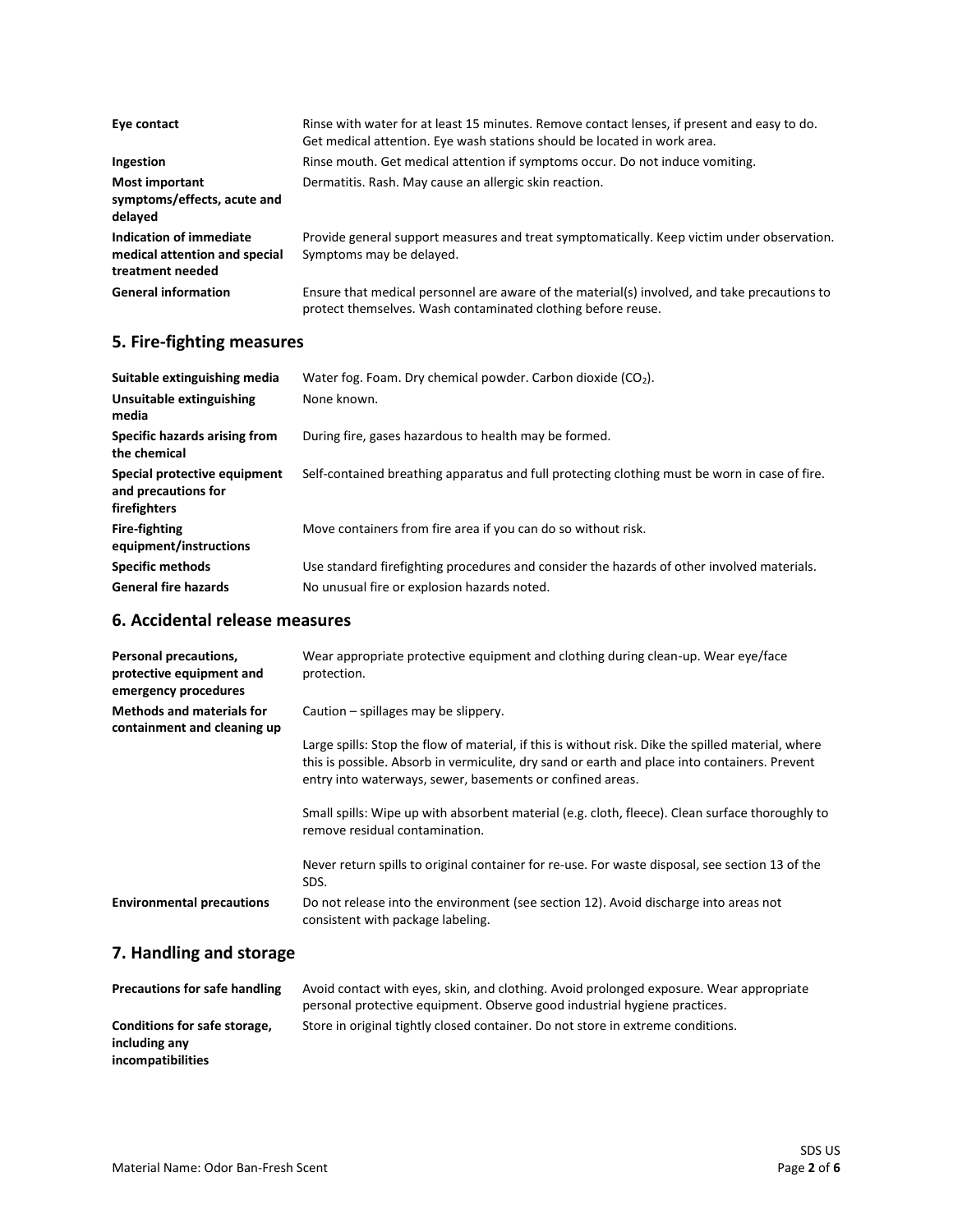# **8. Exposure controls/personal protection**

| <b>Occupational exposure limits</b>                              |                   |                    |                |                                                                                                |
|------------------------------------------------------------------|-------------------|--------------------|----------------|------------------------------------------------------------------------------------------------|
| US OSHA Table Z-1 Limits for Air Contaminants (29 CFR 1910.1000) |                   |                    |                |                                                                                                |
| <b>Components</b>                                                | <b>Type</b>       |                    | Value          |                                                                                                |
| 2-propanol                                                       | <b>STEL</b>       |                    | 500 ppm        |                                                                                                |
|                                                                  | <b>TWA</b>        |                    | $400$ ppm      |                                                                                                |
| <b>US ACGIH Threshold Limit Values</b>                           |                   |                    |                |                                                                                                |
| <b>Components</b>                                                | Type              |                    | Value          |                                                                                                |
| 2-propanol<br><b>STEL</b>                                        |                   |                    | $400$ ppm      |                                                                                                |
|                                                                  | <b>TWA</b>        |                    | $200$ ppm      |                                                                                                |
| <b>Biological limit values</b>                                   |                   |                    |                |                                                                                                |
| <b>ACGIH Biological Exposure Indices</b>                         |                   |                    |                |                                                                                                |
| <b>Components</b>                                                | Value             | <b>Determinant</b> | <b>Species</b> | <b>Sampling Time</b>                                                                           |
| 2-propanol                                                       | $40 \text{ mg/L}$ | Acetone            | Urine          | End of shift at end of<br>workweek.                                                            |
| <b>Appropriate engineering</b>                                   |                   |                    |                | Good general ventilation (typically 10 air changes per hour) should be used. Ventilation rates |

| controls                                 | should be matched to conditions. If applicable, use process enclosures, local exhaust<br>ventilation, or other engineering controls to maintain airborne levels below recommended<br>exposure limits.                                                                                                                                                 |  |
|------------------------------------------|-------------------------------------------------------------------------------------------------------------------------------------------------------------------------------------------------------------------------------------------------------------------------------------------------------------------------------------------------------|--|
|                                          | Individual protection measures, such as personal protective equipment                                                                                                                                                                                                                                                                                 |  |
| Eye/face protection                      | Avoid contact with eyes. Wear safety glasses with side shields (or goggles).                                                                                                                                                                                                                                                                          |  |
| Skin protection                          |                                                                                                                                                                                                                                                                                                                                                       |  |
| <b>Hand protection</b>                   | Wear appropriate chemical resistant gloves.                                                                                                                                                                                                                                                                                                           |  |
| Other                                    | None.                                                                                                                                                                                                                                                                                                                                                 |  |
| <b>Respiratory protection</b>            | In case of insufficient ventilation, wear suitable respiratory equipment.                                                                                                                                                                                                                                                                             |  |
| <b>Thermal hazards</b>                   | Wear appropriate thermal protective clothing, when necessary.                                                                                                                                                                                                                                                                                         |  |
| <b>General hygiene</b><br>considerations | When using do not smoke or use chewing tobacco. Always observe good personal hygiene<br>measures, such as washing after handling the material and before eating, drinking, and/or<br>smoking. Routinely wash work clothing and protective equipment to remove contaminants.<br>Contaminated work clothing should not be allowed out of the workplace. |  |

# **9. Physical and chemical properties**

| Appearance                 |                |
|----------------------------|----------------|
| <b>Physical State</b>      | Liquid.        |
| Color                      | Blue.          |
| Odor                       | Fresh.         |
| Odor threshold             | Not available. |
| рH                         | հ-8            |
| Melting/freezing point     | 32°F (0°C)     |
| Initial boiling point and  | >212°F (100°C) |
| boiling range              |                |
| Flash point                | >212°F (100°C) |
| <b>Evaporation rate</b>    | Not available. |
| Flammability               | Not available. |
| <b>Flammability Limits</b> |                |
| <b>Upper</b>               | Not available. |
| Lower                      | Not available. |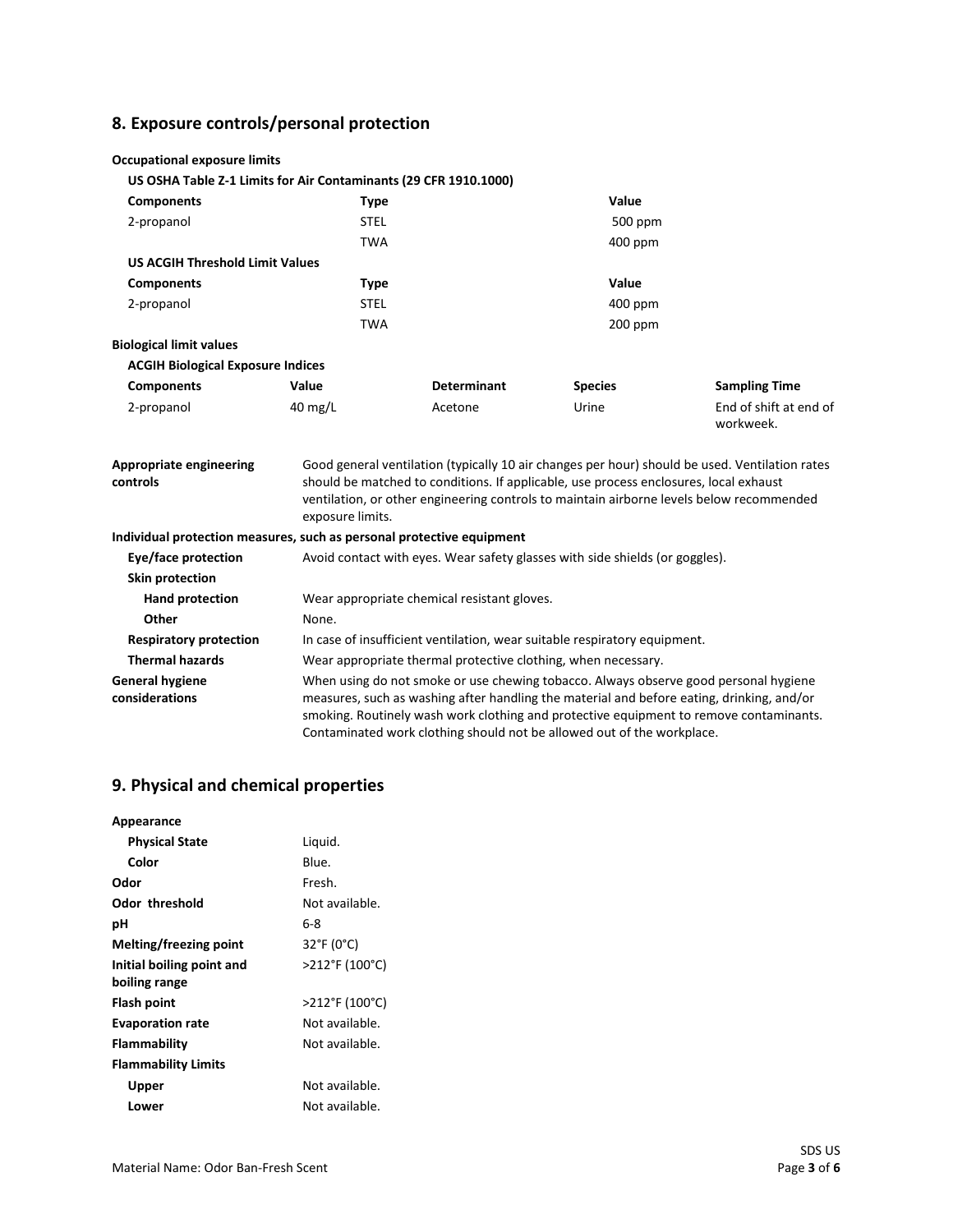| Vapor pressure                                    | Not available. |
|---------------------------------------------------|----------------|
| Vapor density                                     | Not available. |
| Specific gravity (water=1)                        | በ.ዓዓ           |
| Solubility in water                               | Soluble.       |
| <b>Partition coefficient</b><br>(n-octanol/water) | Not available. |
| <b>Auto-ignition temperature</b>                  | Not available. |
| Decomposition temperature                         | Not available. |
| Viscosity                                         | Not available. |

# **10. Stability and reactivity**

| Reactivity                                   | This product is stable and non-reactive under normal conditions of use. |
|----------------------------------------------|-------------------------------------------------------------------------|
| <b>Chemical stability</b>                    | Material is stable under normal conditions.                             |
| <b>Possibility of hazardous</b><br>reactions | Hazardous polymerization does not occur.                                |
| <b>Conditions to avoid</b>                   | Heat, flames can cause product to decompose.                            |
| Incompatible materials                       | Strong acids, strong bases, strong oxidizing agents.                    |
| <b>Hazardous decomposition</b><br>products   | Aldehydes, ketones, organic acids.                                      |

# **11. Toxicological information**

| Information on likely routes<br>of exposure                                        |                                                                           |
|------------------------------------------------------------------------------------|---------------------------------------------------------------------------|
| Ingestion                                                                          | Expected to be a low ingestion hazard.                                    |
| <b>Inhalation</b>                                                                  | Expected to be a low inhalation hazard.                                   |
| Skin contact                                                                       | Repeated and/or prolonged skin contact may cause slight irritation.       |
| Eye contact                                                                        | Causes eye irritation. Prolonged eye contact may cause severe irritation. |
| Symptoms related to the<br>physical, chemical and<br>toxicological characteristics | Dermatitis. Rash. May cause an allergic skin reaction.                    |
| <b>Acute toxicity</b>                                                              | Not established.                                                          |

| Product                            | <b>Route and Species</b>                                                   | $LD_{50}$              |
|------------------------------------|----------------------------------------------------------------------------|------------------------|
| Odor Ban-Fresh Scent (CAS mixture) |                                                                            |                        |
| Acute                              | Oral. rat                                                                  | 13,700 mg/kg estimated |
|                                    | *Estimates for product may be based on additional component data not shown |                        |
|                                    |                                                                            |                        |
| Skin corrosion/irritation          | Causes mild skin irritation.                                               |                        |
| Serious eye damage/                | Causes eye irritation.                                                     |                        |
| irritation                         |                                                                            |                        |
|                                    |                                                                            |                        |

| <b>Respiratory sensitization</b> | Not classified.                                                |
|----------------------------------|----------------------------------------------------------------|
| Skin sensitization               | Not classified.                                                |
| Germ cell mutagenicity           | Not classified.                                                |
| Carcinogenicity                  | Not considered a carcinogen.                                   |
|                                  | OSHA Specifically Regulated Substances (29 CFR 1910.1001-1050) |
| Not Listed.                      |                                                                |
| <b>Reproductive toxicity</b>     | Not classified.                                                |
| Specific target organ toxicity   | Not classified.                                                |

**– single exposure**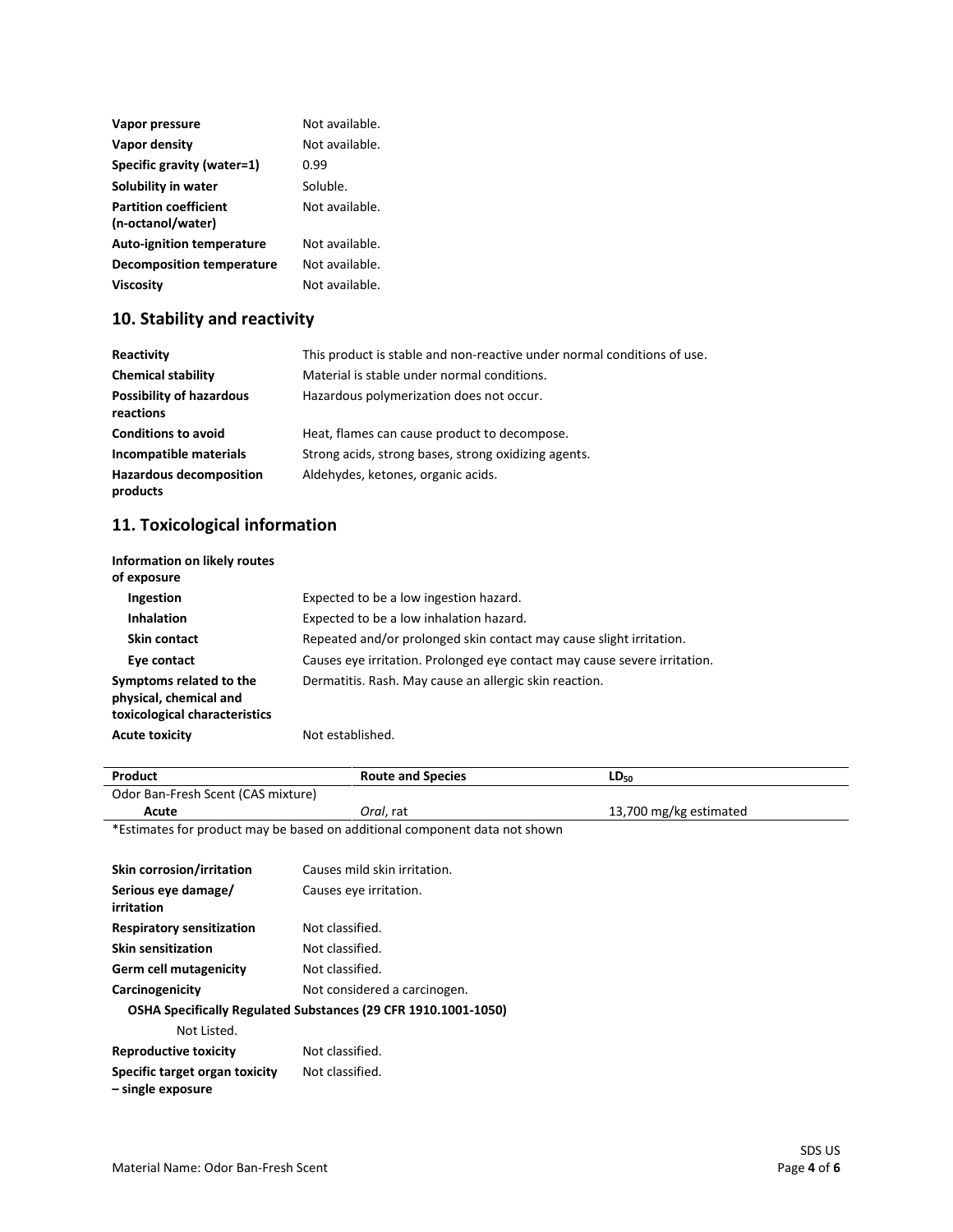**Specific target organ toxicity – repeated exposure** Not classified. Aspiration hazard **Not considered an aspiration hazard.** 

#### **12. Ecological information**

| Product                            | <b>Species</b> | <b>Test Results</b>                  |
|------------------------------------|----------------|--------------------------------------|
| Odor Ban-Fresh Scent (CAS mixture) |                |                                      |
| Aquatic                            |                |                                      |
| Crustacea                          | Daphnia        | $EC_{50}(48hr)$ : 24 mg/L estimated  |
| Fish                               | Fathead        | $LC_{50}(96hr)$ : 250 mg/L estimated |

\*Estimates for product may be based on additional component data not shown

| Persistence and degradability    | Alcohol ethoxylates are considered readily biodegradable. |
|----------------------------------|-----------------------------------------------------------|
| <b>Bioaccumulative potential</b> | No data available.                                        |
| Mobility in soil                 | Not available.                                            |
| Other adverse effects            | Not available.                                            |

#### **13. Disposal considerations**

| <b>Disposal instructions</b>          | Collect and reclaim or dispose in sealed containers at licensed waste disposal site. Dispose of<br>contents/container in accordance with local/regional/national/international regulations. Do<br>not release to the environment. |
|---------------------------------------|-----------------------------------------------------------------------------------------------------------------------------------------------------------------------------------------------------------------------------------|
| Local disposal regulations            | Dispose in accordance with all applicable regulations.                                                                                                                                                                            |
| Waste from residues/unused<br>product | Dispose of in accordance with local regulations. Empty containers or liners may retain some<br>product residues. This material and its container must be disposed of in a safe manner. (see:<br>Disposal instructions).           |
| <b>Contaminated packaging</b>         | Empty containers should be taken to an approved waste handling site for recycling or<br>disposal. Since emptied containers may contain product residue, follow label warnings even<br>after container is emptied.                 |

#### **14. Transport information**

#### **DOT**

Not regulated as dangerous goods.

#### **15. Regulatory information**

#### **US federal regulations**

**SARA 302 Extremely hazardous substance**

Not listed.

**SARA 304 Emergency release notification**

Not listed.

#### **SARA 311/312 Hazard Categories**

Immediate Hazard - Yes

Delayed Hazard – No

Fire Hazard – No

Pressure Hazard – No

#### Reactivity Hazard – No

### **SARA 313 (TRI reporting)**

Not listed.